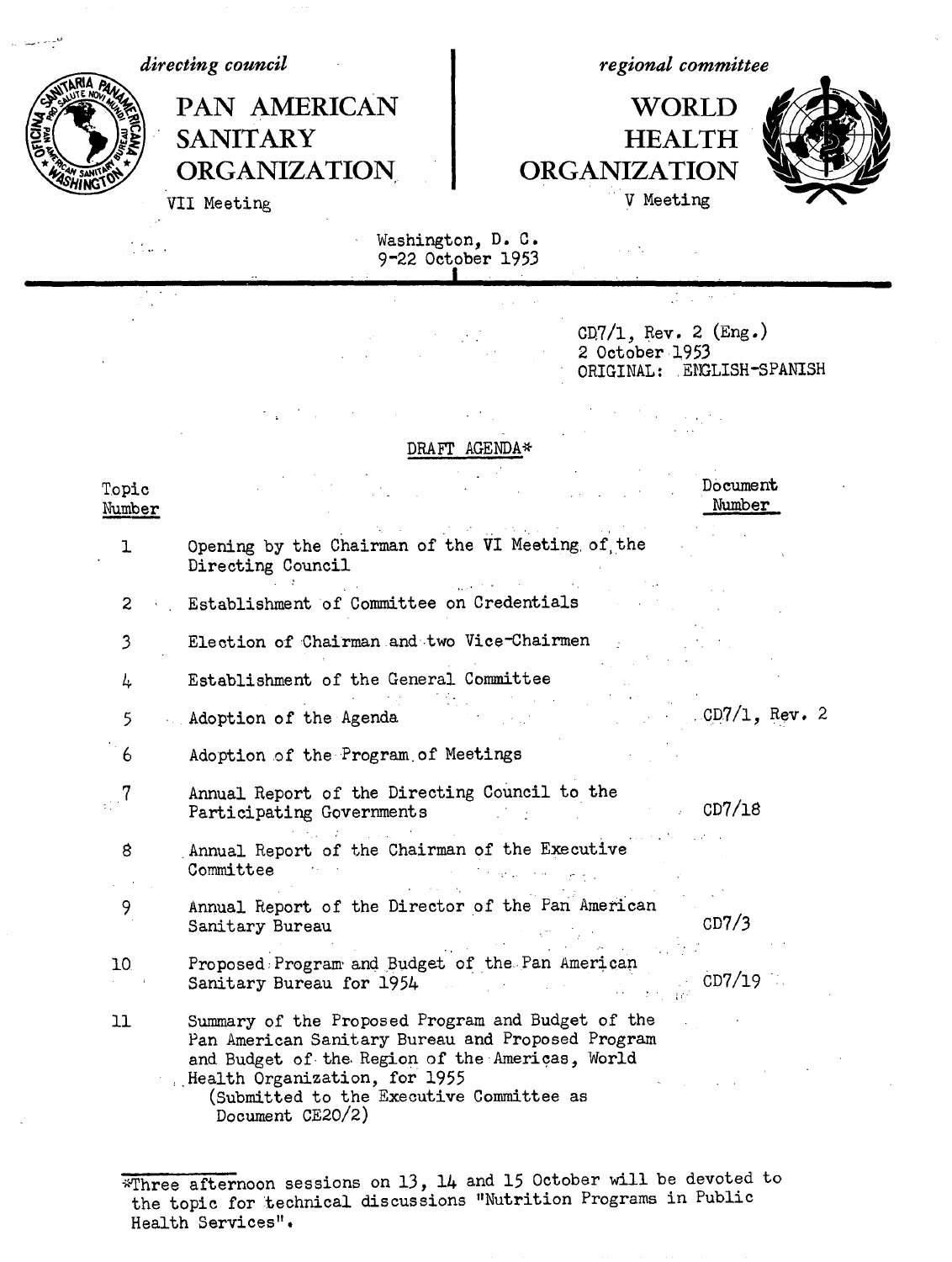## CD7**/1, Rev. 2 (Eng.)** Page 2

| Topic<br>Number |                                                                                                                                                                 | Document<br>Number |
|-----------------|-----------------------------------------------------------------------------------------------------------------------------------------------------------------|--------------------|
| 12              | Reimbursement of Travelling Expenses of Representa-<br>tives to Regional Committee Meetings                                                                     | CD7/16             |
| 13              | Plan of Long-Range Public Health Programs<br>(Submitted to the Executive Committee as<br>Document $CE20/4$ )                                                    |                    |
| 14              | Financial Report of the Director and Report of the<br>External Auditor for 1952                                                                                 | CD7/7              |
| 15              | Report of the Permanent Committee on Revision of the<br>Constitution of the Pan American Sanitary Organiza-<br>tion<br>(Submitted to the Executive Committee as |                    |
|                 | Document CE20/5)                                                                                                                                                |                    |
| 16              | Reports of the Permanent Subcommittee on Buildings and<br>Installations                                                                                         | CD7/23             |
| 17              | Interim Report of the Committee on Economies and<br>Decentralization                                                                                            | CD7/5              |
| 18              | Draft Regulations on the Promotion of Personnel from<br>within the Pan American Sanitary Bureau                                                                 | CD7/8              |
| 19              | Remuneration of the International Staff Members of<br>the Pan American Sanitary Bureau                                                                          | CD7/9              |
| 20              | Retainment of Positions in their own Countries by the<br>International Staff of the Pan American Sanitary<br>Bureau                                             | CD7/21             |
| 21              | Report on Amendments Made to the Staff Rules of the<br>Pan American Sanitary Bureau                                                                             | CD7/10             |
| 22              | Resolution concerning Medical Care, Adopted by the<br>Fifth Conference of American States Members of the<br>International Labor Organization                    | CD7/4              |
| 23              | Working Capital Fund                                                                                                                                            | CD7/6              |
| 24              | Repayment of Loans to the Rockefeller and Kellogg<br>Foundations                                                                                                | CD7/11             |

 $\ddot{\phantom{0}}$ 

 $\pmb{\cdot}$ 

 $\sim$   $\sim$ 

 $\langle \hat{S}_{\alpha} \rangle$ 

 $\bar{z}$ 

 $\hat{\beta}_1=\hat{\beta}_2\hat{\sigma}_1+\hat{\sigma}_2\hat{\sigma}_2+\hat{\sigma}_3$ 

 $\bar{r}$ 

 $\mathcal{L}(\cdot)_{\mathcal{C}}$ 

 $\sqrt{\beta}$  .

 $\eta=1+\epsilon$ 

 $\ddot{\phantom{1}}$  .

 $\frac{\partial \phi_{\alpha}}{\partial \beta}$  , and

 $\bar{z}$ 

 $\sim$   $\sim$